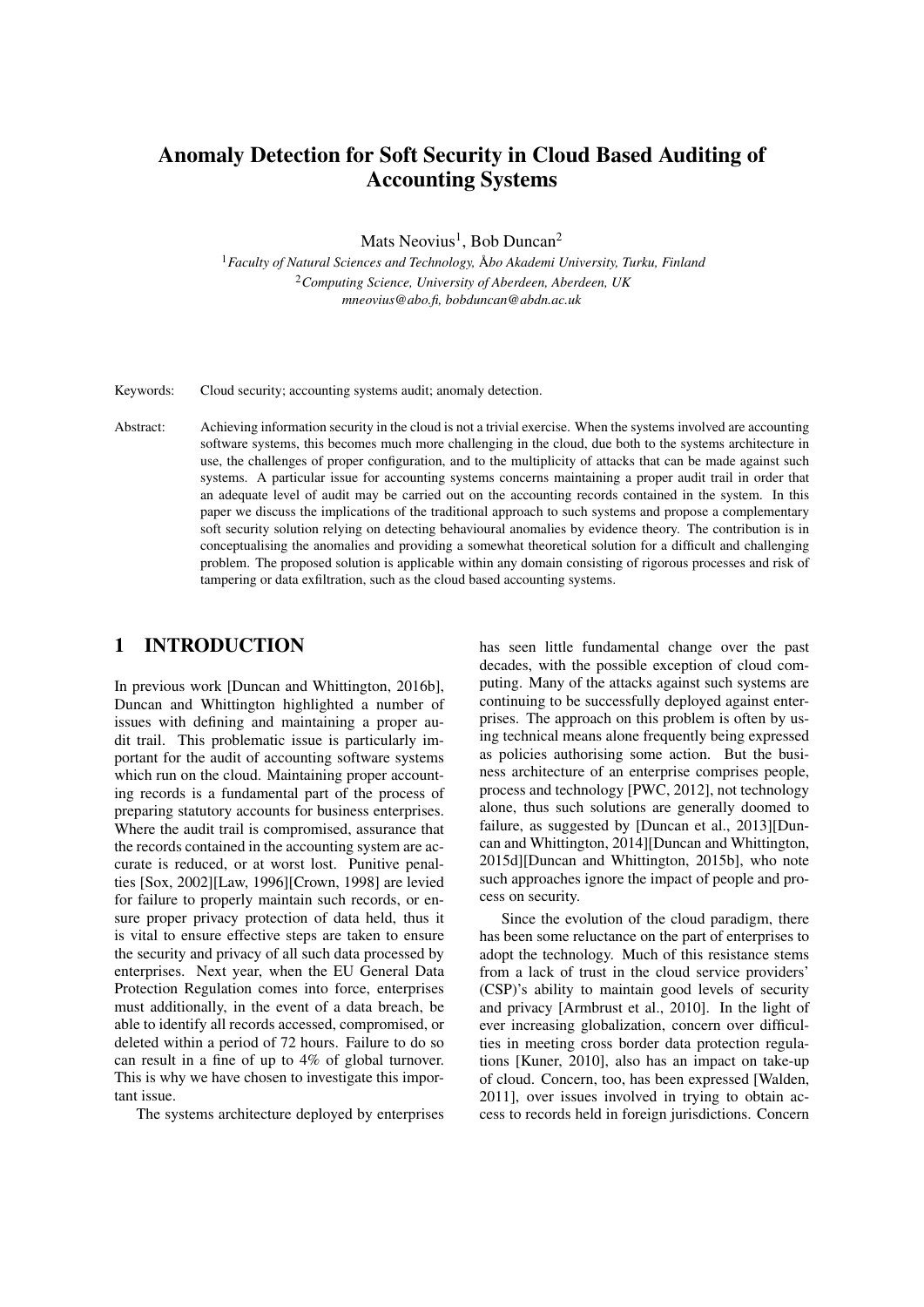has also been expressed about the difficulties of cloud audit [Duncan and Whittington, 2015c][Duncan and Whittington, 2016a], and in particular the mechanics of maintaining a proper audit trail [Duncan and Whittington, 2016b].

We therefore propose a novel complementary means to address the issue of agent specific behavioural anomaly (in literature sometimes called outlier) detection in the context of audit in a cloud based system. According to Chandola et al. "anomaly detection refers to the problem of finding patterns in data that do not conform to expected behaviour" [Chandola et al., 2009]. The challenges are quite well understood, with a major one regarding categorising the "normal region" and deciding whether or not an anomaly is of malicious character. With respect to related work, we are unaware of such on devising algorithms for detecting behavioural anomalies in cloud based audit systems; with Doelitzscher et al. [Doelitzscher et al., 2011] noting this as future work. In later work, the same authors applied neural networks to learn a behavioural model of the user [Doelitzscher et al., 2013]. This is a valid approach whenever the environment is consistent, but in an ever changing environment, more adaptive means are called for. Much as we might like an enterprise's environment to be completely consistent, the realities of life are that this is unlikely ever to be the case, hence the need to consider an adaptive approach. Realistically, in accounting systems such a change may be due to a judicial or a personnel change.

In this paper considering evolving cloud-based systems, the anomaly detection mode is unsupervised, making the assumption that the events of normal behaviour are far more frequent than those of anomalous character. Hence, the contribution of this paper is twofold: First we introduce a discussion on the necessity of complementary security measures to policy-based ones. This is characterised especially in cloud-based systems where a customer may not be aware/responsible of/for all vulnerabilities. Realistic ones include personnel changes or migration on the CSP's part. Secondly we propose a theoretical method addressing the findings of the first contribution. This method is mathematically sound and complementary (proved in related work) and provides means for prompt reaction in case of anomalous behaviour. Realistically, the reaction may be a further approval by a higher ranking officer.

The outline of the paper is as follows: In Section 2, we will first look at the major vulnerabilities identified by companies who carry out software security breach survey reports, and in Section 3, we will consider the typical accounting software architecture for an enterprise, and in Section 4, we consider the motivation for this research. In Section 5, we consider how we might approach resolving these issues, in Section 6, we outline formally our experience based theory, in Section 7 we illustrate how our approach might work, in Section 8. we discuss the possible impact this might have on security and privacy, and in Section 9, we draw our conclusions and discuss future work.

# 2 MAJOR ENTERPRISE BREACH VULNERABILITIES

A quick look at the annual security breach reports issued by many security companies [Verizon, 2014][PWC, 2014][Trustwave, 2013] clearly demonstrate the security and privacy problems still faced today, including the fact that the same attacks continue to be successful year on year, as demonstrated by the five year summary of the Verizon reports shown in table 1 below.

Table 1: Verizon Top 5 Security Breaches — 2011-2014 (1=Highest)

[Verizon, 2011][Verizon et al., 2012][Verizon, ][Verizon, 2014]

| <b>Threat</b>     | 2011 | 2012 | 2013 | 2014                        |
|-------------------|------|------|------|-----------------------------|
| Hacking           |      |      |      |                             |
| Malware           | 2    |      |      | $\mathcal{D}_{\mathcal{A}}$ |
| Misuse by comp.   | 4    |      |      |                             |
| employees         |      |      |      |                             |
| Physical theft or |      |      |      |                             |
| unauth. access    |      |      |      |                             |
| Social Engine.    |      |      |      |                             |

This raises an obvious question, why is it that the same attacks are successful year on year? And the obvious answer has to be that these vulnerabilities continue to work, year after year after year. Thus we should now study the details of a typical systems architecture for an enterprise accounting system.

# 3 The Typical Systems Architecture of an Accounting System

Traditionally, bookkeeping has been done carefully only by trained professionals and subject to rigorous processes. The reason is simple, the bookkeeping contains the true state of a business. Today, bookkeeping is done with accounting software generating momentary reports on the state of the busi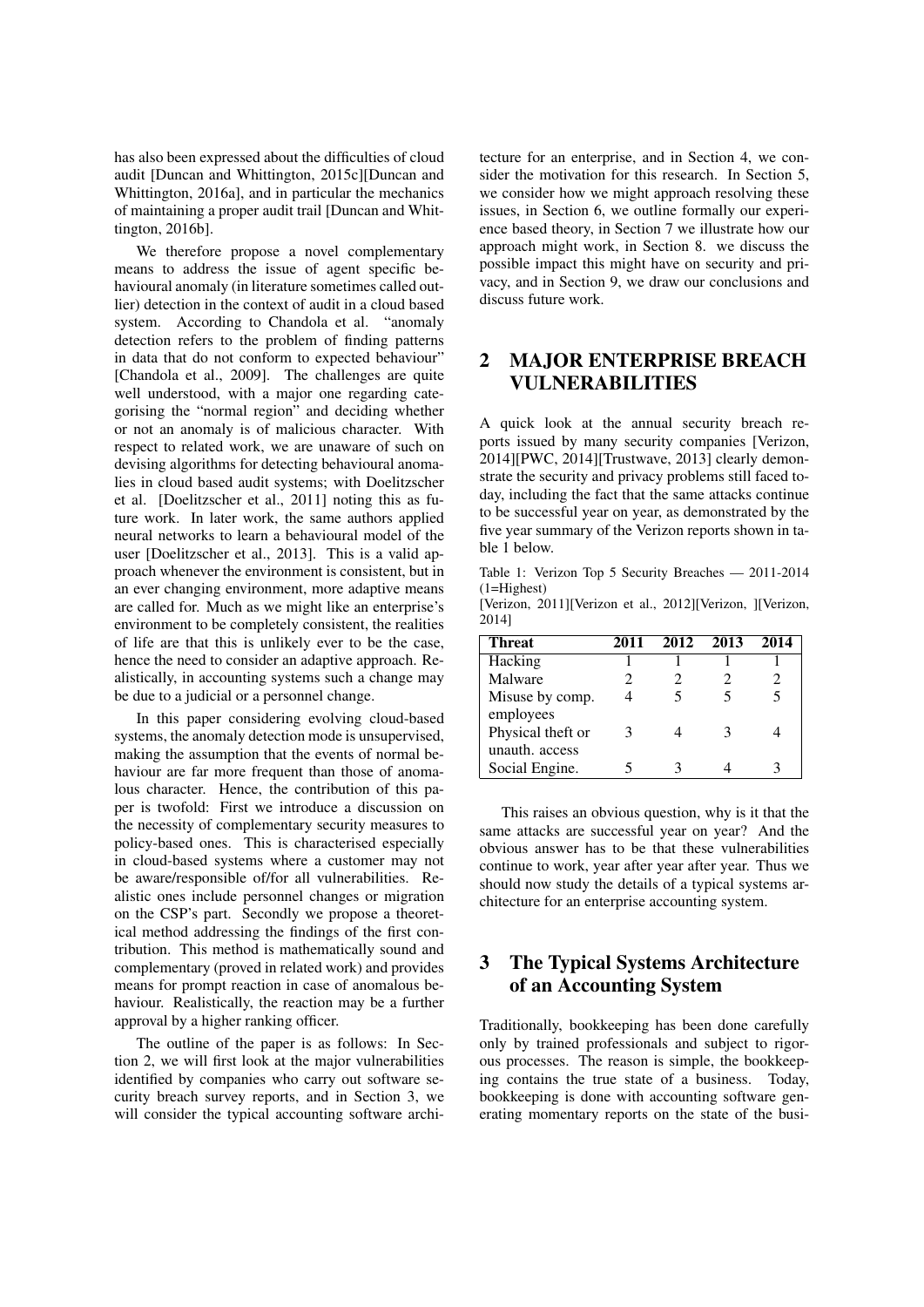ness supporting the executives in their decision making. However, accounting software systems have long ceased to be just that — accounting software systems. Since the evolution of Business Process Management (BPM) and Service Oriented Architecture (SOA), especially since being enabled by continuing advances in the development of technology, enterprises have moved away from using a traditional accounting software system to a more comprehensive Enterprise Resource Planning (ERP) model. This model comprises an additional range of enterprise management packages, such as Finance Management (FM), Purchasing/Procurement Management (PPM), Customer Relationship Management (CRM), Supply Chain Management (SCM), Business Intelligence (BI), Human Resources (HR), Distribution/Warehousing Management(DWM), Inventory Control Management (ICM), Project Management (PM),and Service Management (SM) giving the executives a realistic forecast.

Where once this would have been provided by a proprietary closed system, virtually all modern ERP systems now use the client/server paradigm. If these are hosted in-house, the business remains in control of the access (physical and logical) to the data but need to invest in hardware. An example of this would be having the hardware in a room to which only some people have access and storing the backups in a safe with an accounting software requiring a remote desktop login accepting logins only within the LAN. The bottleneck in such solutions will soon become the Internet bandwidth especially as getting ever more accurate and longer reaching forecasts, the amount of internal and external data is increasing and more sophisticated algorithms are run on this data. For this and because many enterprises operate globally, an obvious solution was to move to a web based architecture running a back end database with hardware provided on-demand, i.e. in the cloud. An obvious place to start, then, is to look at vulnerabilities found in web services. These provide the main point of contact for adversaries trying to breach the enterprise's systems. For this, we turn to the Open Web Application Security Project (OWASP) Top Ten Vulnerabilities list. OWASP is an international organisation which engages in the conception, development, acquisition, operation, and maintenance of applications that can be trusted. Every three years, they produce a Top Ten list of the most dangerous vulnerabilities.

Many of these vulnerabilities involve weaknesses in databases and their configuration and maintenance, and it is fair to suggest that all of the top ten vulnerabilities in table 2 have the potential to impact on ERP systems. While there are a great many defences that can be deployed to address the OWASP vulnerabil-

| TABLE 2. OWASP TOP TEN WEB VULNERABILITIES |  |
|--------------------------------------------|--|
| $-2013 - 2007$ [OWASP, 2013]               |  |

| 2013           | 2010                        | 2007 | <b>Threat</b>                 |
|----------------|-----------------------------|------|-------------------------------|
| 1              |                             | 2    | <b>Injection Attacks</b>      |
| $\mathfrak{D}$ | 3                           |      | <b>Broken Authentication</b>  |
|                |                             |      | and Session Management        |
| 3              | $\mathcal{D}_{\mathcal{L}}$ | 1    | Cross Site Scripting (XSS)    |
| 4              | 4                           | 4    | <b>Insecure Direct Object</b> |
|                |                             |      | References                    |
| 5              | 6                           |      | Security Misconfiguration     |
| 6              |                             |      | Sensitive Data Exposure       |
|                |                             |      | <b>Missing Function Level</b> |
|                |                             |      | Access Control                |
| 8              | 5                           | 5    | Cross Site Request            |
|                |                             |      | Forgery (CSRF)                |
| 9              |                             |      | Using Components with         |
|                |                             |      | Known Vulnerabilities         |
| 10             |                             |      | Unvalidated Redirects         |
|                |                             |      | and Forwards                  |

ities, it is clear from the effect of the Verizon security breach reports shown in table 1 that solving the OWASP vulnerabilities alone will not fully solve the problem.

For example, social engineering attacks come in many forms. Typically one thinks of devastating phishing attacks, but also less obvious ones like revealing software versions etc., may prove to be of a critical nature. Blind hacking can be very effective when being perpetrated by a skilled actor, but when fuelled by information obtained through social engineering attacks, the results can be lethal. Thus, though social engineering attacks present (only) the third highest successful attack on enterprises, they are likely to be a great enabler for hacking.

#### 4 The Motivation for This Research

No matter what technological assistance or rigorous processes are complied with, this may not be enough to thwart a new form of attack. Often, the more carefully safeguarded data, the more attractive a social engineering attack gets. Examples include Stuxnet, the data published by Wikileaks and, though not categorised as an attack, the case of the Snowden revelations. Common to all are that very, very carefully guarded systems / information were compromised. Accounting systems are different in the way that data need not necessarily be exfiltrated, or a system interfered with, but mere inconsistency will prove costly both in labour to restore them, and in the consequences of possible wrong forecasts giving rise to bad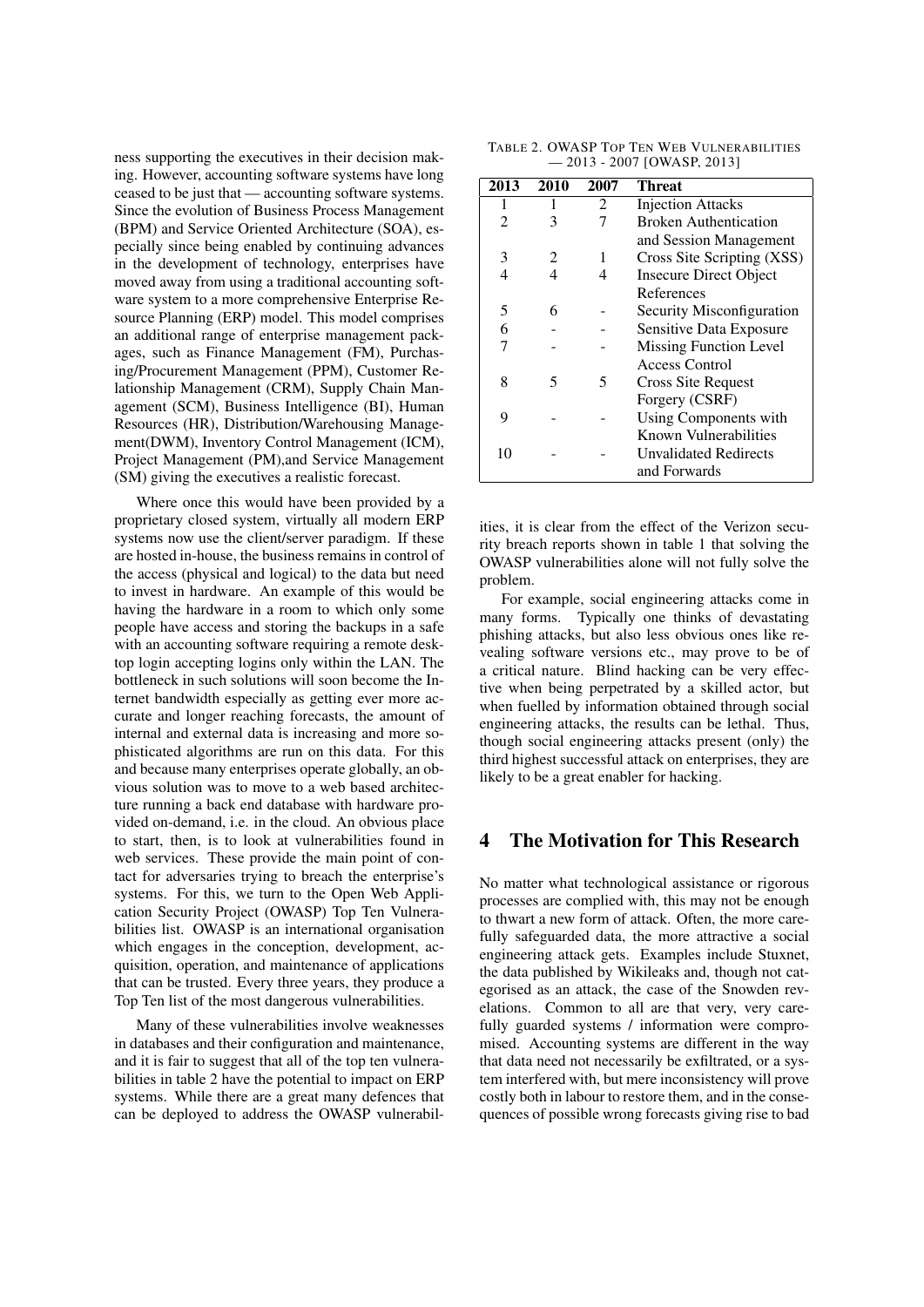decisions. Hence, mere data inconsistency could create havoc. Many enterprises are keen to achieve compliance with standards bodies, such as the International Organization for Standardization (ISO). However, the pace of evolution of new technology far outstrips the capability of international standards organisations to keep up with the changes [Willingmyre, 1997], a point well illustrated by the fact that it took 8 years for the ISO to even mention cloud in their standards. With cloud standards only now starting to filter through, it is clear that it will still be some time before a comprehensive cloud security standard will emerge. It is also clear that some enterprises might also suffer from the rapidity of technology change through being unable to keep up with such rapid change. A good point to consider with the ISO is that many global enterprises are keen to achieve compliance with ISO standards, and further, the shift from the compliance based approach to a risk based approach is very welcome.

Conventional technical solutions can help address the OWASP vulnerabilities, all of which in some way might impact on our enterprise ERP solution. What these technical solutions cannot do, however, is to tackle the major security breach issues as outlined in the Verizon breach list covered in table 1. As we stated earlier, the business architecture of an enterprise comprises a combination of people, process and technology. While technological solutions might be well advanced, and processes might be well documented, the weakest link is generally people. But even technology and processes can fall short as a consequence of the rapidity of change, as discussed above, meaning that documented technology changes might very well not be up to date. The processes of an enterprise basically document the internal information flow of all internal processes, and as stated, may not be fully up to date. The third component, people, should at least be very well documented by the HR department. Guidance from management comes in the form of Policies and Procedures. First, through the development of a policy manual for the enterprise, where management express the general policies which convey the thinking of management to guide line management. This will, of necessity, be written at a high level of abstraction. Second, procedure manuals will necessarily be written in some good level of detail, so that those responsible for carrying out process tasks understand in more depth what their responsibilities are. It is rare to find an enterprise where absolutely every element of technology, process, policies and procedures are all fully documented and up to date.

While people might be very well documented by

HR, it is less likely that their training will be fully up to date. Often, a new employee is started and put to work right away, before training procedures can be fully implemented, thus putting the enterprise at an immediate disadvantage. Also, some people are not very switched on, and can be susceptible to social engineering attacks. Sadly, the security of enterprise will only ever be as good as the weakest person employed by the enterprise. No matter how up to date the documentation within an enterprise is, this may not be enough to thwart a new form of attack. Thus, it is essential that an enterprise keep their finger on the pulse with regard to evolving attacks, and take steps to mitigate these at the earliest opportunity. It is clearly of vital importance that an enterprise pay particular attention to change management, in order to ensure all documentation can be maintained properly and kept up to date. Likewise, any change in any element, should be checked through all the others to ensure there is no knock on effect which has not been considered.

Therefore, a change in technology should prompt a review of the policies and procedures manuals, to see if there is any impact there, and a review of processes carried out to ensure the existing process documentation is still fit for purpose. There should also be a check on the people of the enterprise, in order to understand whether this technology change will require more, or fewer, people to be involved in the processing tasks. This is not a one way check. Every change must be checked through to ensure no consequential impact on the other aspects of the business architecture. Given the propensity for systems architecture to be moving towards the client/server model, the database systems in use merit special mention, and this is especially important for cloud based systems. For the database, ensuring that a proper audit trail is maintained is vital. Often, cloud instances are spooled up on demand, and shut down when demand falls. If special attention has not been paid to the collection of audit trail data, which is often collected on the running instance, once it is shut down, the data collected dies with it, which means that other arrangements must be made to ensure the data is properly collected and stored. If the data is gone, then even the best forensic scientist will not be able to help. When data collected is part of the financial system of the enterprise, then it is especially important to safeguard both the data and the audit trail.

For the audit trail there are some key issues that should be considered:

- 1) logs must not be stored on the same host that generates them;
- 2) they should be append-only;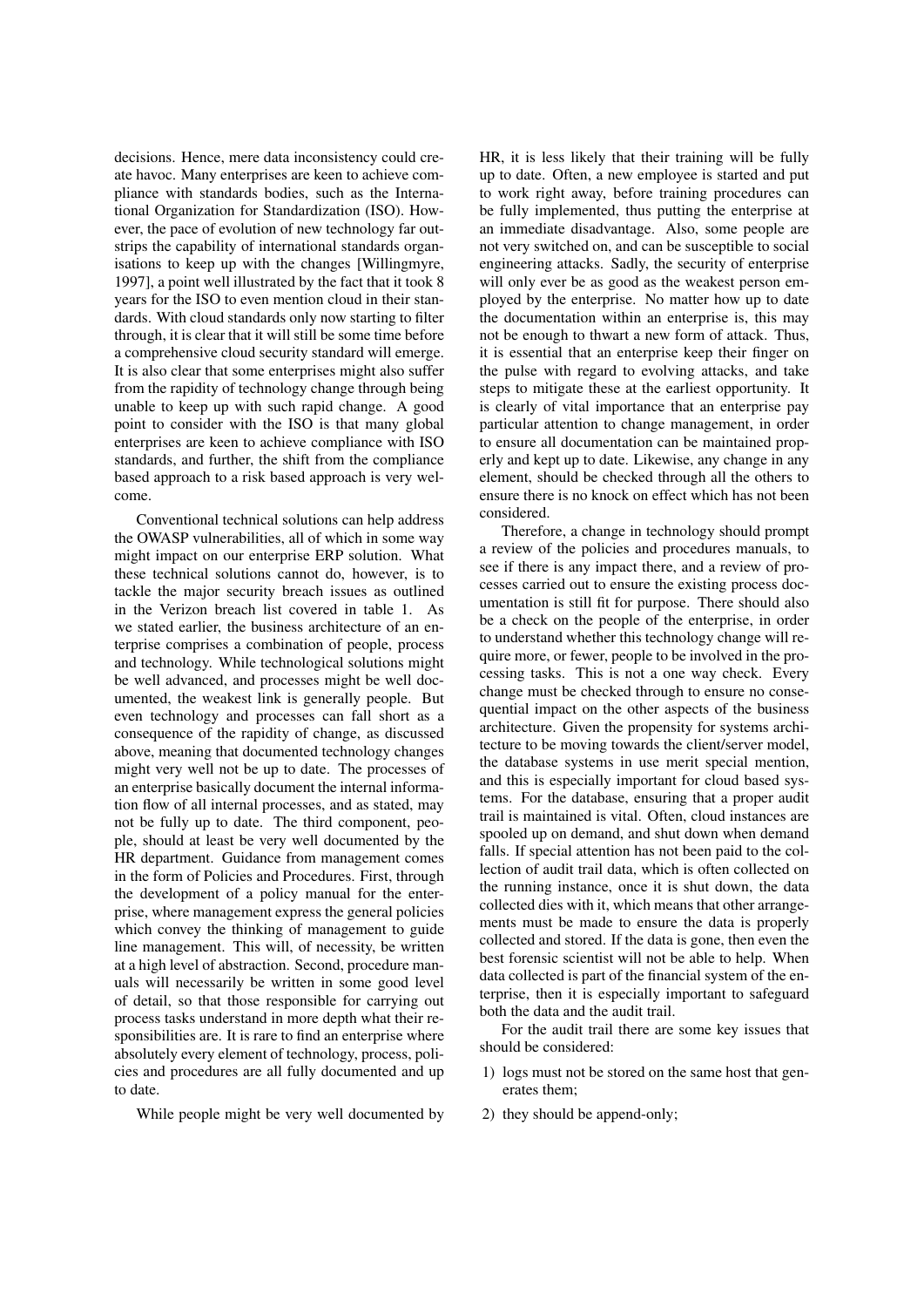- 3) their originator must be identifiable. Moreover, the;
- 4) log's integrity must be protected, and;
- 5) the log is subject to confidentiality protection.

As this trail may not improve on the security level provided by technology and processes as such, it provides an insight to the past usage of the database.

This highlights some serious challenges. Often the database is hosted on the same machine as the rest of the systems. Proper security controls are rarely properly specified, meaning many unauthorised users can have access to logs. And should a malicious user gain access to the system, and be able to escalate privileges, then there would be nothing to stop them from modifying logs, or deleting them altogether. Another concern springs from the people employed by the enterprise. If they use the systems improperly through misunderstanding, laziness, lack of training, or through malicious intent, then this could give rise to a serious issue. Indeed, where an inside user works in collusion with an external malicious agent, this presents one of the greatest dangers to an enterprise. Yet another concern surrounds the attitude of management. Duncan and Whittington [Duncan and Whittington, 2015a] have warned of the dangers present when management fail to take security seriously. Where this is the case, we do recognise that this is sometimes slow to change. In total, the traditional technology providing policy-based means to improve security yearns for complementary means to follow up on the agent's behaviour. This paper introduces a novel means that looks at the overall business architecture of the enterprise by detecting behavioural anomalies. The method would utilise the audit trail to (learn) construct a behavioural normality for an agent. In case this normality is broken (anomaly is recognised), the actions are domain specific. Realistically this could suggest a secondary approval by a manager. We now turn to address how detecting anomalous behaviour might be effected.

#### 5 Detecting Anomalous Behaviour

Related work on anomaly detection by tracking behavioural patterns for soft security include that of Device Comfort [Marsh et al., 2011]. Device Comfort has been developed to detect a mobile device's level of comfort on its user. It considers a situational comfort level to be the device ownership combined with the context (location, task, etc.) where anomalies are actions causing the situational comfort level to drop under some given threshold level. Later research has

targeted the mobile device to "know" its user's diurnal patterns in order to detect anomaly behavioural patterns [Bicakci et al., 2014]. This is used to detect, for example, anomalies in the location and use of the mobile device indicating a possible theft, giving rise to further action based on an "anomaly score" that remains undefined.

Characterising for accounting systems means however that their operational purpose remains unchanged and all activity is exclusive and exhaustive. A significant change in an agent's functional access to the system is thereby a sign of anomaly. In cases when the agent's work duties have changed, this can however be the "new normal" requiring the system to adapt. In this paper we do present a method responding to these challenges. We do effectively the same as with Device Comfort but for an audit system with a focus on detecting temporal behavioural anomalies instead of analysing the spatial context in which they occur. The reason is obvious, as the spatial context is the cloud, lacking any conventional spatial context. For this we use experience based theory on exclusive and exhaustive events to create a window of normal behaviour in all a system's interactions (dimensions). We apply a factor of ageing providing the essentials for adaption. Mathematically similar approaches have been used for finding a level of belief and certainty on aggregated information [Neovius, 2015]. In the next Section, we describe how the experience based theory might be developed.

#### 6 The Experience Based Theory

Consider an experience defined as a four tuple  $(\delta, \varepsilon_i, \zeta, \eta)$  inspired by Teacy et al. [Teacy et al., 2006], and Krukow's [Krukow, 2006] general model augmented by a score. Here  $\delta$  represent the agents, ε the datum indexed by *i* (typically time), ζ the tasks (events) and η the score of this experience. The history of such experiences is a set  $(δ, ε<sub>i</sub>, ζ, η)$ .

The observing entity, in the context of this paper, is always the audit system. For the sake of readability, let the exclusive and exhaustive tasks on the audit trail  $\zeta$  = (n, r, e) where n = 'new entry', r = 'read', and e = 'edit an old entry'. Three exclusive and exhaustive outcomes are spanned by an equilateral triangle; with each additional outcome increasing one dimension on the plane. Thus, with four outcomes, the faces span a tetrahedron. Moreover, consider atomic behaviour, where an agent conducts at most 1 task at any given time.

Adding a new experience to the history is straight forward:  $(\delta, \varepsilon_0, \zeta, \eta) \cup \{(\delta, \varepsilon_i, \zeta, \eta)\}$  where  $0 \leq i$ .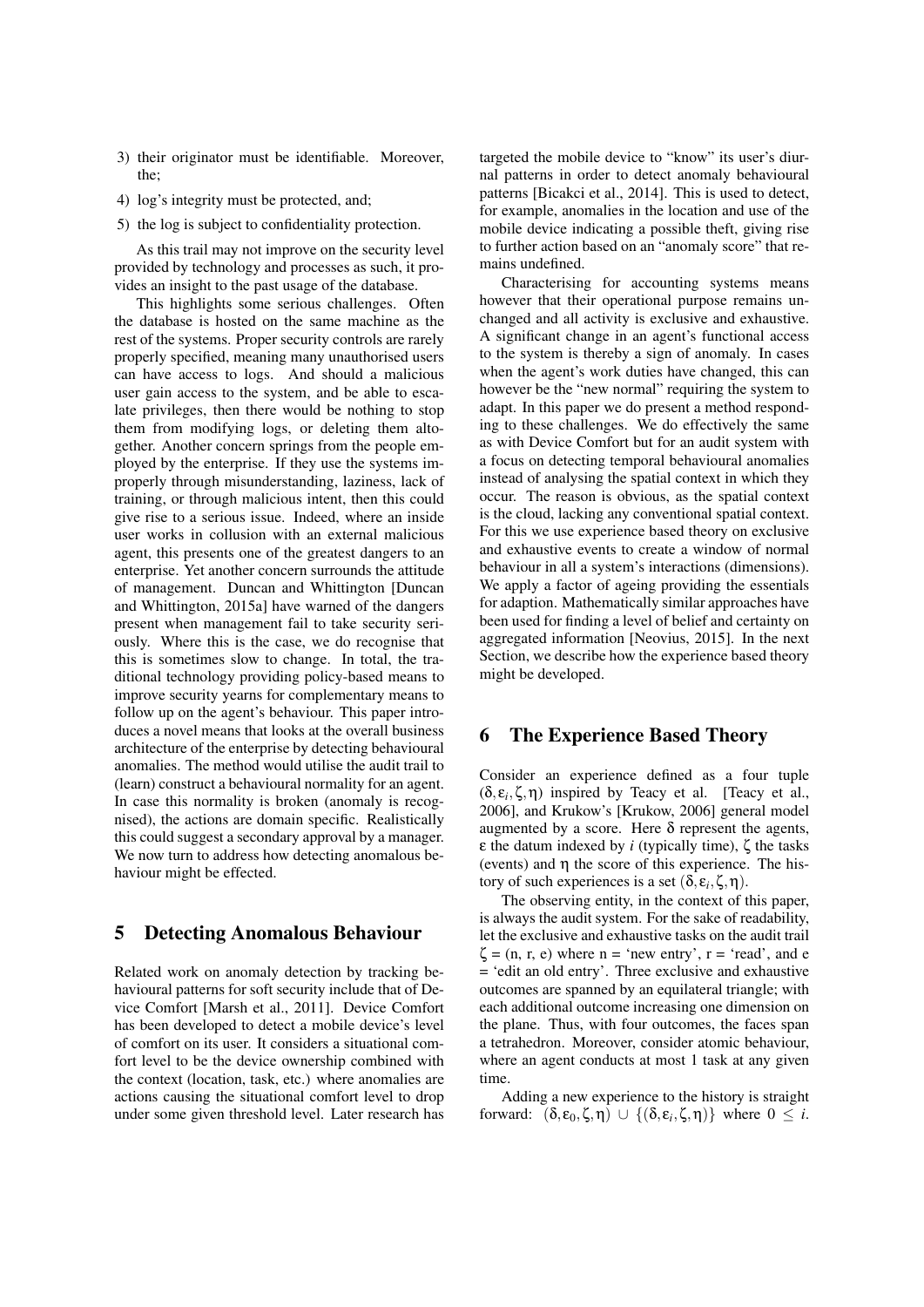Thus, the experience based behavioural view may be retroactively constructed from the audit trail. On the history, a projection provides a situational view on some spanned plane, i.e.  $exp(usr_1, \varepsilon_j, x, \eta) = (\varepsilon_j, \eta)$ . This projection provides all  $x \subseteq \zeta$  entries of agent(s) *usr1* within the timespan denoted by j. In addition, aggregation of dimensions to a binomial view is easy as for the exclusiveness of the tasks by letting *x* denote a non-empty set of dimensions with  $\bar{x} = \zeta \setminus x$ . Moreover, assume for the sake of this example the score η indicating the task's level of severity. Also assume that the initiating agent is unique and known and that it takes full responsibility for the task.

Having a history of experiences, any agents' (one or a group of agents) temporal behaviour can be examined over any time span or cycle as defined by the domain expert. For this, a decay constant  $0 \leq \lambda \leq 1$  is implemented where the closer the constant is to 1, the less the decay. For an hourly or daily behaviour, temporally older experiences reasonably weigh less than recent, hence at  $\varepsilon_m$  the decay *d* is  $d_{\varepsilon_m}(\exp(\delta, \varepsilon_j, \zeta, \eta))$  $= \{(\delta, \varepsilon_j, \zeta, \lambda^{\varepsilon_m-\varepsilon_j}*\eta)\}.$ 

With the decay providing the current trend and the inverse, an anomalous behaviour is defined with a set of rules on thresholds within the domain of discourse. Optimally these thresholds are defined by a function on the experiences in an event over a period of time with respect to a comparable period. For example, consider *X* to be a time window right now, and *Y* to be all events over a comparable period in the past, and let  $\alpha(Y) = \sum_{j \in Y} d_{e_X}(\exp(\delta, \varepsilon_j, n, \eta))$  providing a score in-

dicating the new entries during that frame. To give an example, a Boolean anomaly behaviour with thresholds  $0.8 \leq x \leq 1.15$  is then identified if the predicate  $0.8^*\alpha$   $(Y) \leq \sum_{j\in X} d_{\mathsf{e}_x}(\exp(\delta, \varepsilon_j, n, \eta)) \leq 1.15^*\alpha$   $(Y)$ 

does not hold, i.e. if the momentary situation X deviates too heavily from the reference period Y (yesterday, last week...). If this is the case, further domain specific actions may be required, or an alert raised, e.g. approval of an agent with more rights. Obviously, an ensemble of complementary reference periods can be defined and included in the predicate as the domain specialist wishes.

## 7 Illustrating the Approach

This section will illustrate the approach described in Section 6. The example used above included three exclusive and exhaustive tasks where anomalous behaviour is indicated by the level of "out of the ordinary". For illustration, we need an n-dimensional barycentric co-ordinate system where *n* is the cardinality of ζ, here 3 and thus a tetrahedron. For presentation purposes, we coarsen the 3-dimensional space to 2-dimensions, let  $X = x$ ,  $\bar{x}$  and  $x = n$ ,  $\bar{x} = r$ , e. This gives us a 2 dimensional barycentric space, i.e., a triangle (one face of the tetrahedron), and a way of illustrating, including the transformation formulae (below), originally brought forward by Jøsang [Jøsang, 1997]. Consider the base vertices to denote the binomial events  $x \subseteq \zeta$  and  $\bar{x} = \zeta$ .

Moreover, let 
$$
\sum_{j \in X} d_{\varepsilon_m}(\exp(\delta, \varepsilon_j, \zeta, \eta)) = (1, 3.6, 0.06)
$$

for respective  $\zeta = (n,r,e)$  and for the comparable period 0.9,3.2,0.01. Let the normalisation of these values include a constant W for "do not know" with a given value 2 where higher values require more experiences for certainty. Then the values for each  $x$  is  $\sum x/( \sum x + \sum \bar{x} + W)$ . The vectors on a proposition are defined:<br>  $\overrightarrow{b}(x) = \sum_{i=1}^{\infty} \overrightarrow{b}(x_i)$  and  $\overrightarrow{b}(x) = \sum_{i=1}^{\infty} \overrightarrow{b}(x_i)$ .

$$
\overrightarrow{b}(x) = \sum_{x_i \subseteq x} \overrightarrow{b}(x_i) \text{ and } \overrightarrow{b}(x) = \sum_{x_i \subseteq \overline{x}} \overrightarrow{b}(x_i).
$$

In the two-dimensional space, these two vectors span the behaviour right now, and are vector-valued functions on the  $\zeta$  with range  $[0, 1]$ <sup>n</sup>. They are subadditive, as of the W, as illustrated in Figure 1 below. The parameter  $a_x$  is the base-rate parameter indicating the expected development.



FIGURE 1. SITUATIONAL BEHAVIOUR

The comparable periods centroid is calculated similarly using the cyclic delay. The tolerance however spans an oval around this centroid, in this case 0.8 and 1.15 indicating the "normal" acceptable behavioural space of the agent. This is illustrated in Figure 2 below. Of note is that every time a window spans an area of its own, where decisions on framing rules of how many of these may be broken without being tagged as anomalous behaviour, must be taken by the domain expert. In a perfect world of consistent behaviour the time windows would span the same area.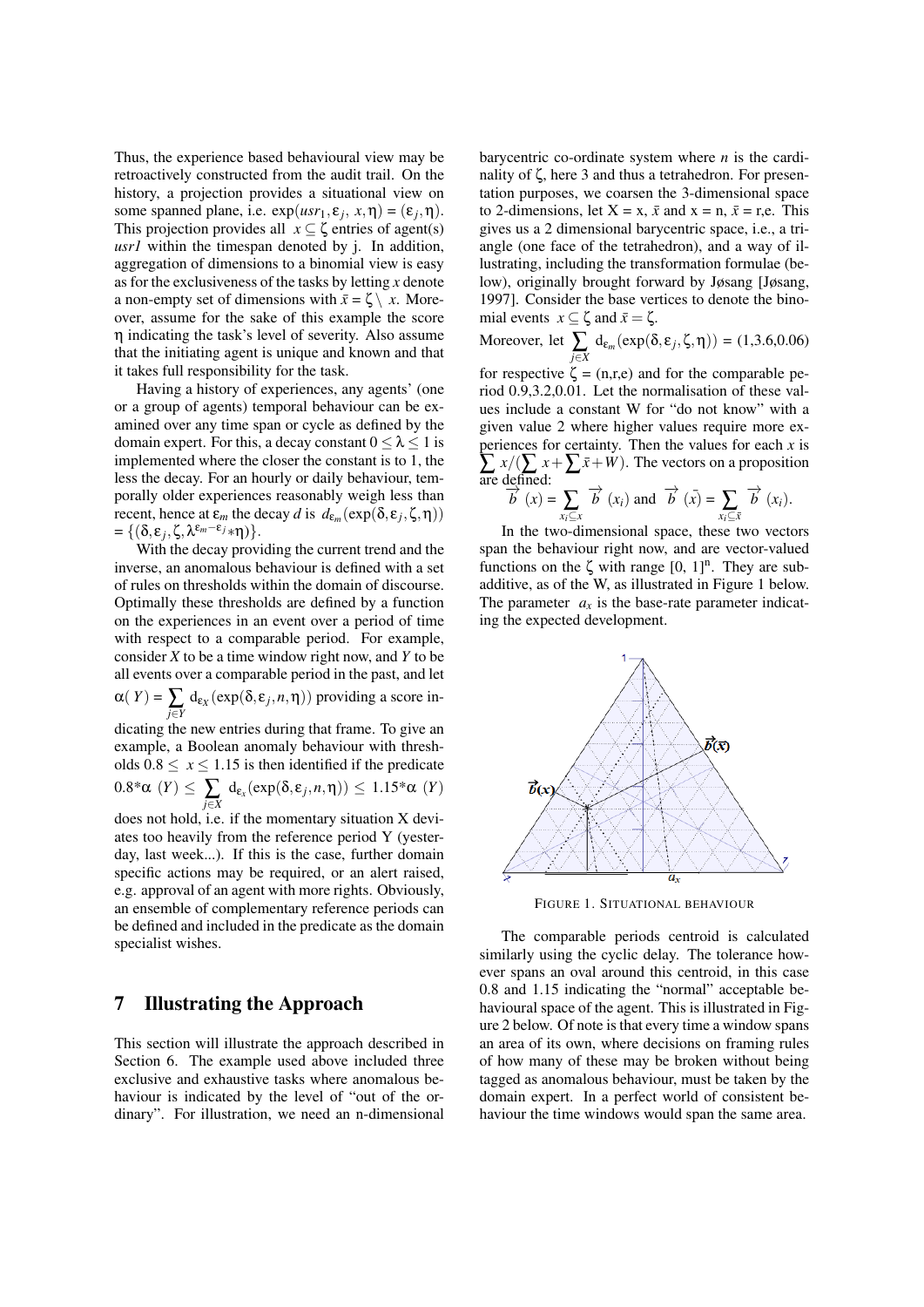

FIGURE 2. COMPARABLE TIME WINDOW'S TOLERANCE AND SITUATIONAL BEHAVIOUR WITHIN THIS

The interpretation of the method is such, that the reference period defines a point on which a level of tolerance is put. If the current window deviates from the reference period, the behaviour is anomalous. In Figure 2, the oval spans the reference window with tolerance and the dot the current behaviour. If the dot slides outside the oval, the current behaviour is anomalous with respect to its reference period. In the next Section, we discuss various points which will require clarification in the use of this system.

#### 8 Discussion

There are a number of points that need to be clarified in the use of our proposed system. Every new user will be highlighted on first access to the system, since there will be no historic data to compare against current activities. This should trigger a need for a responsible person to investigate whether this activity comes from a properly authorised user. If necessary, a time or event count delay could be placed on processing of their input until their actions are duly authorised. An alternative would be to set up a set of default expected behaviour whenever a new employee starts with the enterprise. Thus any entries resulting from a malicious user would instantly stand out as suspect. Strict limits on the level of access granted to new users should be in force until an established pattern of behaviour is developed. For this, other types of machine learning approaches could be used. However, as we considered a system already running, this is not the prime focus of this paper.

Moreover, situations of anomalous behaviour that are not of a malicious nature may be caused by a change of duties of a user within the enterprise. At the very least, such behaviour should be flagged up,

validated and approved. As we have already stated, reliance on the system alone would be foolhardy. Rather, the system should be able to create useful alerts to highlight anomalous behaviour as it happens, so that it might be investigated before it becomes a major issue. In effect, we are proposing a highly efficient "management by exception approach", rather than either getting bogged down by too much manual checking, or worse, by doing nothing at all. The same method could be implemented as a service by network providers to users. In the final Section, we discuss our conclusions and consider future work

#### 9 Conclusions and Future Work

Achieving information security in the cloud calls for new means of addressing security. Porting the traditional approach developed for static client-server or mainframe system to the cloud is not possible. Problems relate to the very foundations of SaaS and the cloud paradigm, including elasticity, spatial independence etc. Moreover, as the fundamental operations such as accounting systems of enterprises are run on such foundations, the stakes are high. This sensitive information attracts fraud and calls for means to detect such attacks as soon as they happen. For this, we have in this paper proposed an algorithm detecting anomalies in the usage of the system. Stakeholders on this include the enterprise as well as the SaaS provider. This provides 'soft' security measures and complements policy based security actions, such as encryption, redundancy and many more.

The trend of IT systems today is that they become ever more cloud based, whether this be IaaS, SaaS or 'serverless computing'. For the enterprise to move the operationally critical software to a place maintained by hard core professionals is appealing. When systems are run by hard core professionals, they are better updated and less prone to cyber physical attacks. Thus, the trend has been, and is likely to continue, that fraudsters will utilise social attacks. To countermeasure such social attacks, soft security measures such as is proposed in this paper can address these issues. As future work, we intend to validate this method on a real-life benchmarking dataset.

The anomaly detection method could be run by the enterprise or by the CSP. We chose accounting systems as the application because of the readily available audit trail and the characteristic of having to be adaptive to changes in agent.

This is the first step to a successful spoofing attack, where an intruder acts as a legitimate provider acting as the man-in-the-middle.